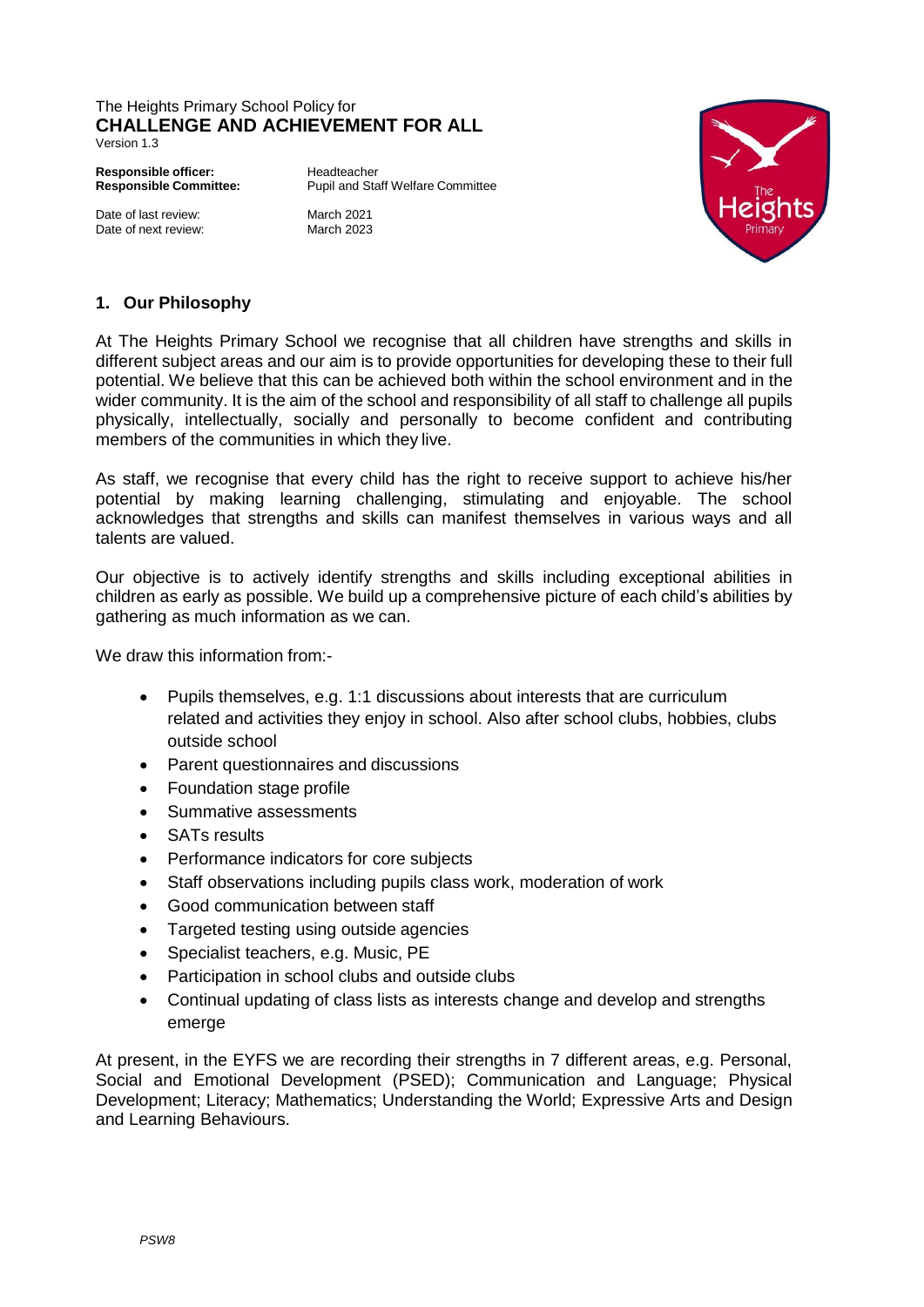From Year 1, the list includes strengths and skills in Modern Languages (ML); Literacy; Maths; Science; Geography; RE; Art; Drama; Music; PE; Design and technology; Computing; Oracy; Personal/Social Skills and Learning Behaviours.

# **2. Provision**

The aim of The Heights Primary School is to provide quality learning experiences for all pupils by adopting the following approaches:

- Providing a climate within the school which makes the children feel positive about achieving high standards and where success is celebrated. It is essential that the environment encourages them to question, exercise independence and use their creativity in order to achieve their potential.
- Adapting the content of the curriculum, in response to the individual needs of the children. This can be done through acceleration, variety or the use of more advanced or complex concepts. Also through modification of planning to meet needs assessed.
- Raising the level required by ensuring that activities for children with specific strengths should be more intellectually, physically or socially demanding. They need to be challenged by questions that require a high level of response or by open-ended questions that stimulate inquiry, active exploration and discovery through investigative and problem solving activities.
- Providing extension activities and teaching and learning opportunities both inside and outside of the school which allow children to experience the curriculum in its broadest sense.
- Differentiating appropriately for these children with our class planning.
- Providing information about and opportunities for children to participate in clubs, activities and events outside of school hours.

Where possible the needs of all children are considered when formulating our subject based activities and schemes of work. In order to maximise the opportunities we provide, we incorporate themed weeks, such as music or science, into our long term planning.

## **3. Monitoring and Evaluating**

Staff will collect, analyse and collate information about the children and from this will highlight their strengths and skills. This information will be used to plan for the specific needs of all the children and incorporated into a Challenge For All Action Plan. In addition, the progress of these children in all subjects will be tracked by the coordinator for Challenge and Achievement for All.

#### **Amendments:**

| Version | Date        | Updated/reviewed                                              |
|---------|-------------|---------------------------------------------------------------|
| 1.1     | August 2014 | First version finalised.                                      |
| 1.2     |             | November 2014   Updated following PSW committee meeting       |
|         |             | November 2016   Reviewed by PSW Committee, no change required |
| 1.3     | March 2021  | Reviewed and updated by PSW Committee                         |